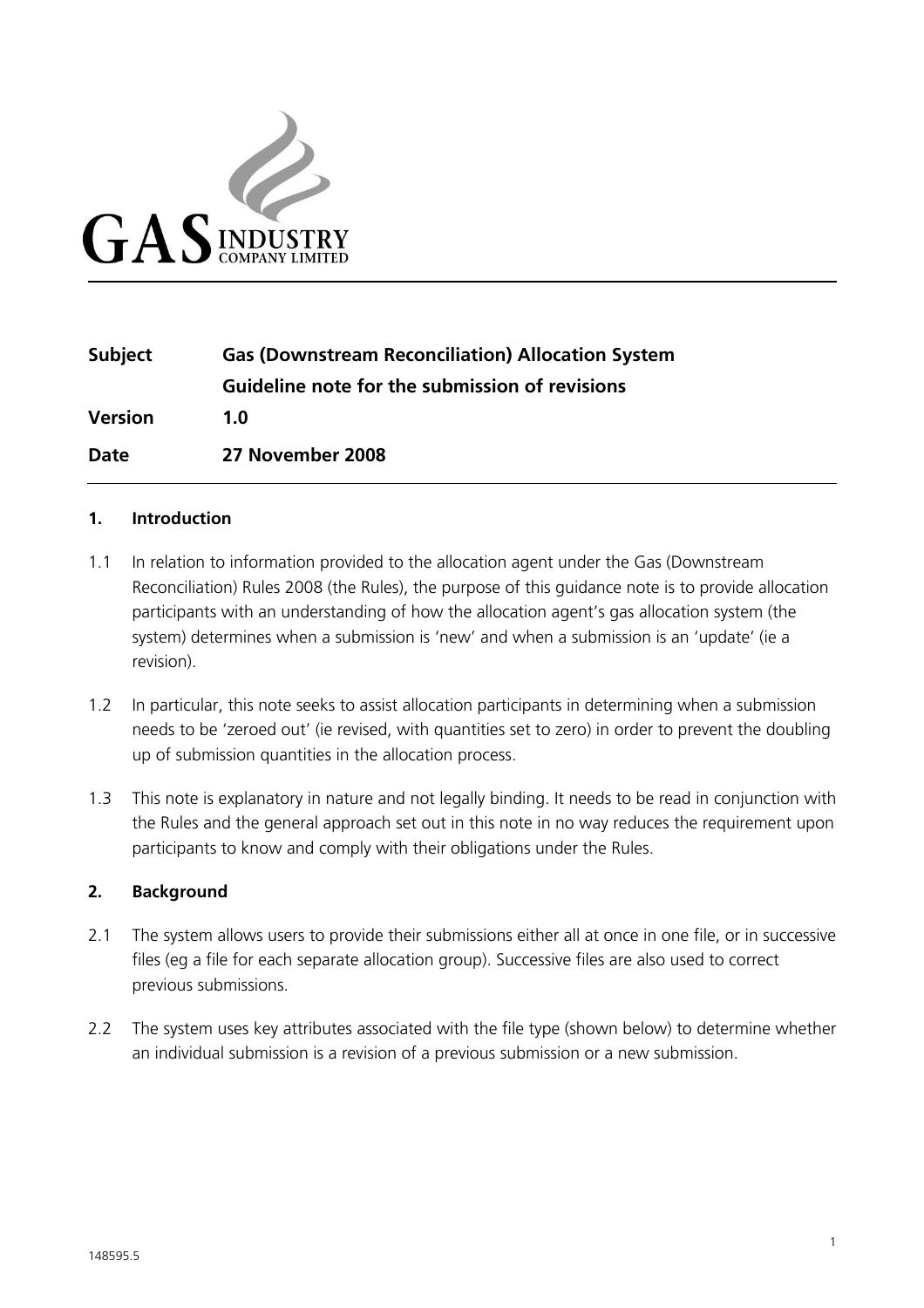**Key attributes of the different monthly retailer submission files** 

| <b>GAS040</b>                                                                      | <b>GAS050</b>                                                                | GAS060                                                                         | <b>GAS070</b>                                         | GAS080                                             |
|------------------------------------------------------------------------------------|------------------------------------------------------------------------------|--------------------------------------------------------------------------------|-------------------------------------------------------|----------------------------------------------------|
| consumption<br>period<br>allocation<br>participant<br>gas gate<br>allocation group | consumption<br>period<br>allocation<br>participant<br>ICP<br>consumption day | consumption<br>period<br>allocation<br>participant<br>gas gate<br>profile code | month billed<br>allocation<br>participant<br>gas gate | allocation<br>participant<br>consumption<br>period |
|                                                                                    |                                                                              | consumption day                                                                |                                                       |                                                    |

- 2.3 Further details of these keys can be found in the 'Data Inputs' section of the appropriate process in the Functional Specification for the system – see Schedule 9 of the Allocation Agent Service Provider Agreement.
- 2.4 It is important to note that this guideline note is only concerned with creating valid submissions accepted by the system.

## **3. How submissions are processed**

- 3.1 A successive file can contain both updates and additions.
	- If a submission has the same values against its key attributes as a previous submission, then the system will treat that submission as a revision of the previous submission.
	- If any of the values in the key attributes are different from the previous submission, then the system will treat the submission as being a new submission and add it to the set of submissions already stored for the retailer for the consumption period.

# **4. Retention of submissions**

4.1 Once a submission has been accepted by the system, it will be retained for inclusion in all subsequent initial, interim, final and special allocations, unless it is revised. Once the system accepts a submission, that submission cannot be deleted.

# **5. Zeroing-out of submissions**

5.1 Since there is no mechanism for deleting submissions from the system, removing erroneous submissions from the allocation process requires a submission with exactly the same key attribute values as the original submission to be loaded with all quantities set to zero.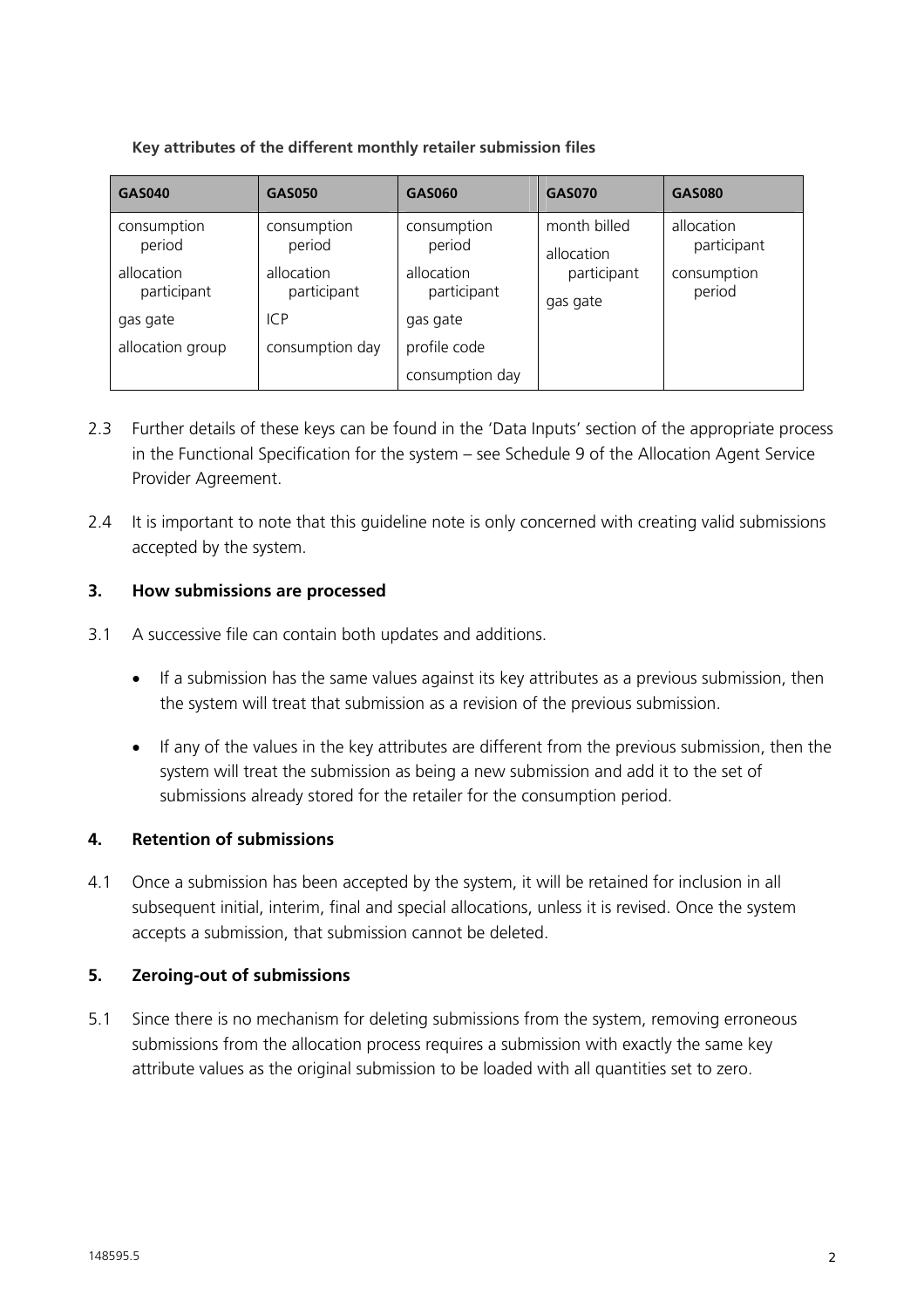- 5.2 There are circumstances when submissions cannot be zeroed-out by allocation participants themselves, mainly when corrections are required to trading notifications and contract IDs of past consumption periods that have not had a final allocation performed.
- 5.3 In these circumstances the allocation participant should discuss its proposed approach to revising the submission(s) with the allocation agent before attempting to make any revisions.

### **6. Worked Examples**

Note all revisions are highlighted in yellow in the worked examples below.

|                                    | Original<br>submission | Successive submission (1)                                                                                                                                                                                                                  | Successive submission (2)                                                                                                                                                                                                                                                                                |
|------------------------------------|------------------------|--------------------------------------------------------------------------------------------------------------------------------------------------------------------------------------------------------------------------------------------|----------------------------------------------------------------------------------------------------------------------------------------------------------------------------------------------------------------------------------------------------------------------------------------------------------|
| <b>Key Values:</b>                 |                        |                                                                                                                                                                                                                                            |                                                                                                                                                                                                                                                                                                          |
| Consumption<br>Period              | 08/2008                | 08/2008                                                                                                                                                                                                                                    | 08/2008                                                                                                                                                                                                                                                                                                  |
| <b>Allocation</b><br>Participant   | <b>MEEN</b>            | <b>MEEN</b>                                                                                                                                                                                                                                | <b>MEEN</b>                                                                                                                                                                                                                                                                                              |
| <b>Gas Gate</b>                    | GTH11301               | GTH11301                                                                                                                                                                                                                                   | GTH11301                                                                                                                                                                                                                                                                                                 |
| <b>Allocation</b><br>Group         | $\overline{4}$         | $\overline{4}$                                                                                                                                                                                                                             | $6 \overline{6}$                                                                                                                                                                                                                                                                                         |
| <b>Other values:</b>               |                        |                                                                                                                                                                                                                                            |                                                                                                                                                                                                                                                                                                          |
| Network Code                       | <b>NGCD</b>            | <b>NGCD</b>                                                                                                                                                                                                                                | <b>NGCD</b>                                                                                                                                                                                                                                                                                              |
| Consumption                        | 400                    | 360                                                                                                                                                                                                                                        | 500                                                                                                                                                                                                                                                                                                      |
| <b>Qty of Historic</b><br>Estimate | 200                    | 180                                                                                                                                                                                                                                        | 100                                                                                                                                                                                                                                                                                                      |
| Number of<br><b>Installations</b>  | $\overline{7}$         | $\overline{7}$                                                                                                                                                                                                                             | $\mathcal{B}$                                                                                                                                                                                                                                                                                            |
| Result:                            |                        | The key values are the same;<br>therefore the allocation<br>system would treat this<br>submission as a revision and<br>use a consumption quantity<br>of 360 and the OHE of 180<br>in the allocation process.<br>Total consumption $=$ 360. | The key values are NOT the<br>same; therefore the<br>allocation system would treat<br>this as a new submission je<br>there would be two<br>submissions used in the<br>allocation process: one for<br>allocation group 4 and one<br>for allocation group 6.<br>Total consumption $= 860$<br>$(360+500)$ . |
| <b>Additional comments:</b>        |                        | This is the mechanism for<br>correcting any non-key<br>values in the original<br>submission.                                                                                                                                               | This is also the mechanism<br>for adding additional<br>submissions for other gas<br>gates.                                                                                                                                                                                                               |

**GAS040 Example (Part A)** (Revision of the original submission, followed by a new submission)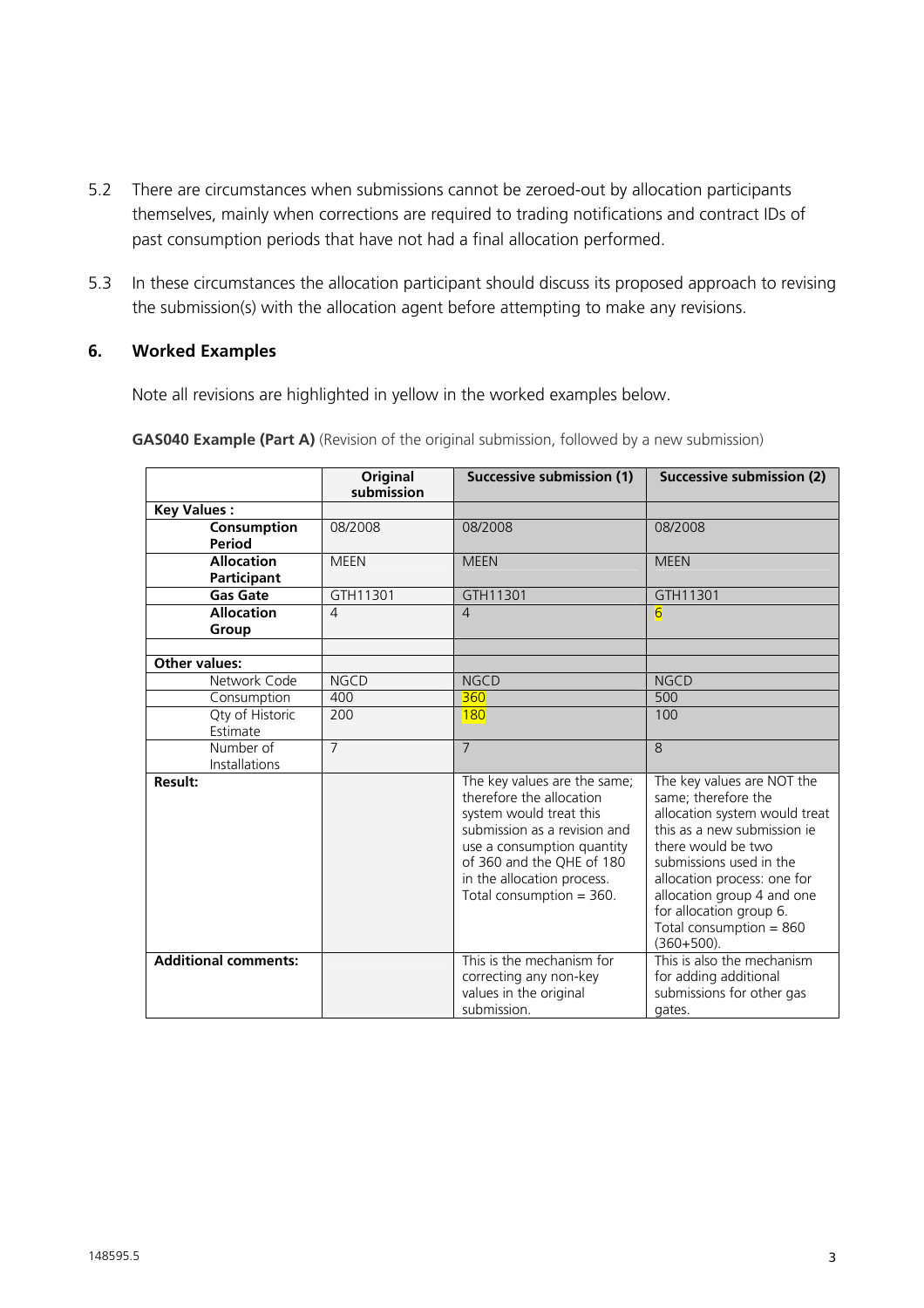**GAS040 Example (Part B – Zero-out)** (Revision of the original submission, followed by zeroing out of the revised submission)

If the intention of the user had been to replace submission (1) with submission (2), then submission (1) would need to be zeroed-out as follows:

|                                |                                   | Original<br>submission | <b>Successive submission</b><br>(1) (to be zeroed-out) | <b>Successive submission (3)</b>                                                                                                                                                                                                                                                               |
|--------------------------------|-----------------------------------|------------------------|--------------------------------------------------------|------------------------------------------------------------------------------------------------------------------------------------------------------------------------------------------------------------------------------------------------------------------------------------------------|
| <b>Key Values:</b>             |                                   |                        |                                                        |                                                                                                                                                                                                                                                                                                |
|                                | Consumption<br>Period             | 08/2008                | 08/2008                                                | 08/2008                                                                                                                                                                                                                                                                                        |
|                                | <b>Allocation</b><br>Participant  | <b>MEEN</b>            | <b>MEEN</b>                                            | <b>MEEN</b>                                                                                                                                                                                                                                                                                    |
|                                | <b>Gas Gate</b>                   | GTH11301               | GTH11301                                               | GTH11301                                                                                                                                                                                                                                                                                       |
|                                | <b>Allocation</b><br>group        | $\overline{4}$         | $\overline{4}$                                         | $\overline{4}$                                                                                                                                                                                                                                                                                 |
| Other values:                  |                                   |                        |                                                        |                                                                                                                                                                                                                                                                                                |
|                                | Network Code                      | <b>NGCD</b>            | <b>NGCD</b>                                            | <b>NGCD</b>                                                                                                                                                                                                                                                                                    |
|                                | Consumption                       | 400                    | 360                                                    | $\overline{0}$                                                                                                                                                                                                                                                                                 |
|                                | Qty of Historic<br>Estimate       | 200                    | <b>180</b>                                             | $\overline{0}$                                                                                                                                                                                                                                                                                 |
|                                | Number of<br><b>Installations</b> | $\overline{7}$         | $\overline{7}$                                         | $\overline{0}$                                                                                                                                                                                                                                                                                 |
| Result:                        |                                   |                        |                                                        | The key values are the same;<br>therefore the allocation system<br>would treat this submission as a<br>revision of submission (1). As a<br>result, the system would use<br>only the quantities in<br>submission (2) above (Part A) in<br>the allocation process.<br>Total consumption $=$ 500. |
| <b>Additional</b><br>comments: |                                   |                        |                                                        | Note that the submission must<br>conform to the usual validation<br>rules such as having a valid<br>network code.                                                                                                                                                                              |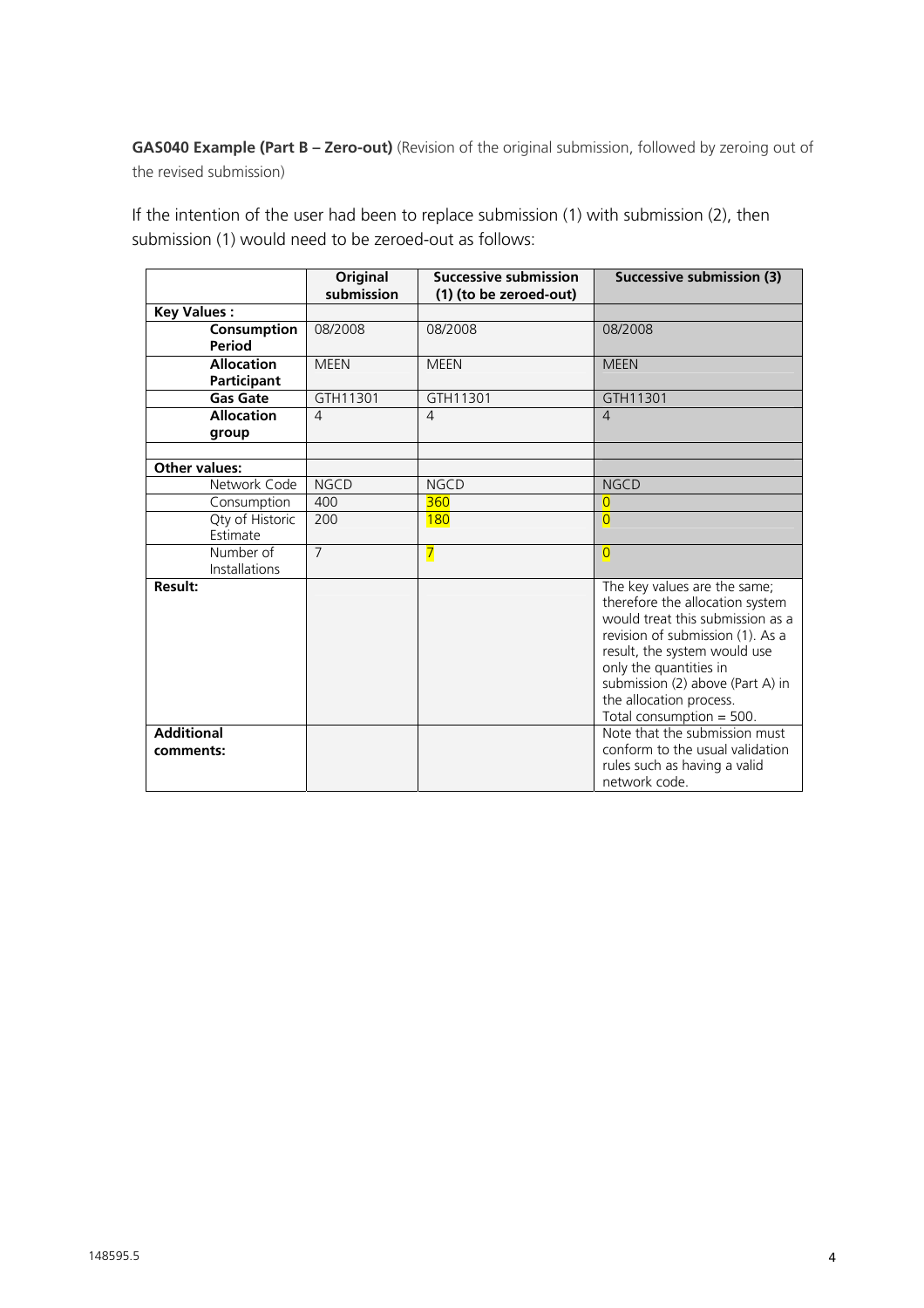|  | GAS050 Example (Revision of the original submission, followed by a new submission) |  |  |  |
|--|------------------------------------------------------------------------------------|--|--|--|

|                                  | Original            | Successive submission (1)                                                                                                                                                                                                                                                                 | Successive submission (2)                                                                                                                                                                                                                                                                                                                                 |
|----------------------------------|---------------------|-------------------------------------------------------------------------------------------------------------------------------------------------------------------------------------------------------------------------------------------------------------------------------------------|-----------------------------------------------------------------------------------------------------------------------------------------------------------------------------------------------------------------------------------------------------------------------------------------------------------------------------------------------------------|
| <b>Key Values:</b>               | submission          |                                                                                                                                                                                                                                                                                           |                                                                                                                                                                                                                                                                                                                                                           |
| Consumption                      | 08/2008             | 08/2008                                                                                                                                                                                                                                                                                   | 08/2008                                                                                                                                                                                                                                                                                                                                                   |
| Period                           |                     |                                                                                                                                                                                                                                                                                           |                                                                                                                                                                                                                                                                                                                                                           |
| <b>Allocation</b><br>Participant | <b>GENG</b>         | <b>GENG</b>                                                                                                                                                                                                                                                                               | <b>GENG</b>                                                                                                                                                                                                                                                                                                                                               |
| <b>ICP</b>                       | 0003064936NG8B<br>8 | 0003064936NG8B8                                                                                                                                                                                                                                                                           | 0003064936NG8B8                                                                                                                                                                                                                                                                                                                                           |
| Consumption<br>Day               | 01/08/2008          | 01/08/2008                                                                                                                                                                                                                                                                                | 02/08/2008                                                                                                                                                                                                                                                                                                                                                |
| Other values:                    |                     |                                                                                                                                                                                                                                                                                           |                                                                                                                                                                                                                                                                                                                                                           |
| Gas Gate                         | HTL16601            | HTL16601                                                                                                                                                                                                                                                                                  | HTL16601                                                                                                                                                                                                                                                                                                                                                  |
| Network Code                     | <b>NGCD</b>         | <b>NGCD</b>                                                                                                                                                                                                                                                                               | <b>NGCD</b>                                                                                                                                                                                                                                                                                                                                               |
| Allocation Group                 | $\mathbf{1}$        | $\overline{\mathbf{3}}$                                                                                                                                                                                                                                                                   | $\mathbf{1}$                                                                                                                                                                                                                                                                                                                                              |
| Profile Code                     | <b>XTOU</b>         | <b>STOU</b>                                                                                                                                                                                                                                                                               | <b>XTOU</b>                                                                                                                                                                                                                                                                                                                                               |
| Consumption                      | 200                 | 444                                                                                                                                                                                                                                                                                       | 300                                                                                                                                                                                                                                                                                                                                                       |
| Qty of Historic<br>Estimate      | 200                 | 200                                                                                                                                                                                                                                                                                       | 150                                                                                                                                                                                                                                                                                                                                                       |
| Estimate<br>Indicator            |                     |                                                                                                                                                                                                                                                                                           |                                                                                                                                                                                                                                                                                                                                                           |
| <b>Result:</b>                   |                     | The key values are the same;<br>therefore the allocation<br>system would treat this<br>submission as a revision and<br>use the consumption<br>quantity of 444 with the<br>allocation group 3 and the<br>profile code of STOU in the<br>allocation process.<br>Total consumption = $444$ . | The key values are NOT the<br>same; therefore the<br>allocation system would treat<br>this as a new submission je<br>there would be two<br>submissions used in the<br>allocation process: one for<br>the allocation group of 3 on<br>01/08/2008 and one for the<br>allocation group of 1 on<br>02/08/2008.**<br>Total consumption = $744$<br>$(444+300).$ |
| <b>Additional comments</b>       |                     | This is the mechanism for<br>correcting non-key values in<br>the original submission for<br>this ICP including the gas<br>gate and the network code.                                                                                                                                      | ** As this example shows,<br>some care is required by<br>allocation participants to<br>prevent inconsistencies in<br>data submissions.                                                                                                                                                                                                                    |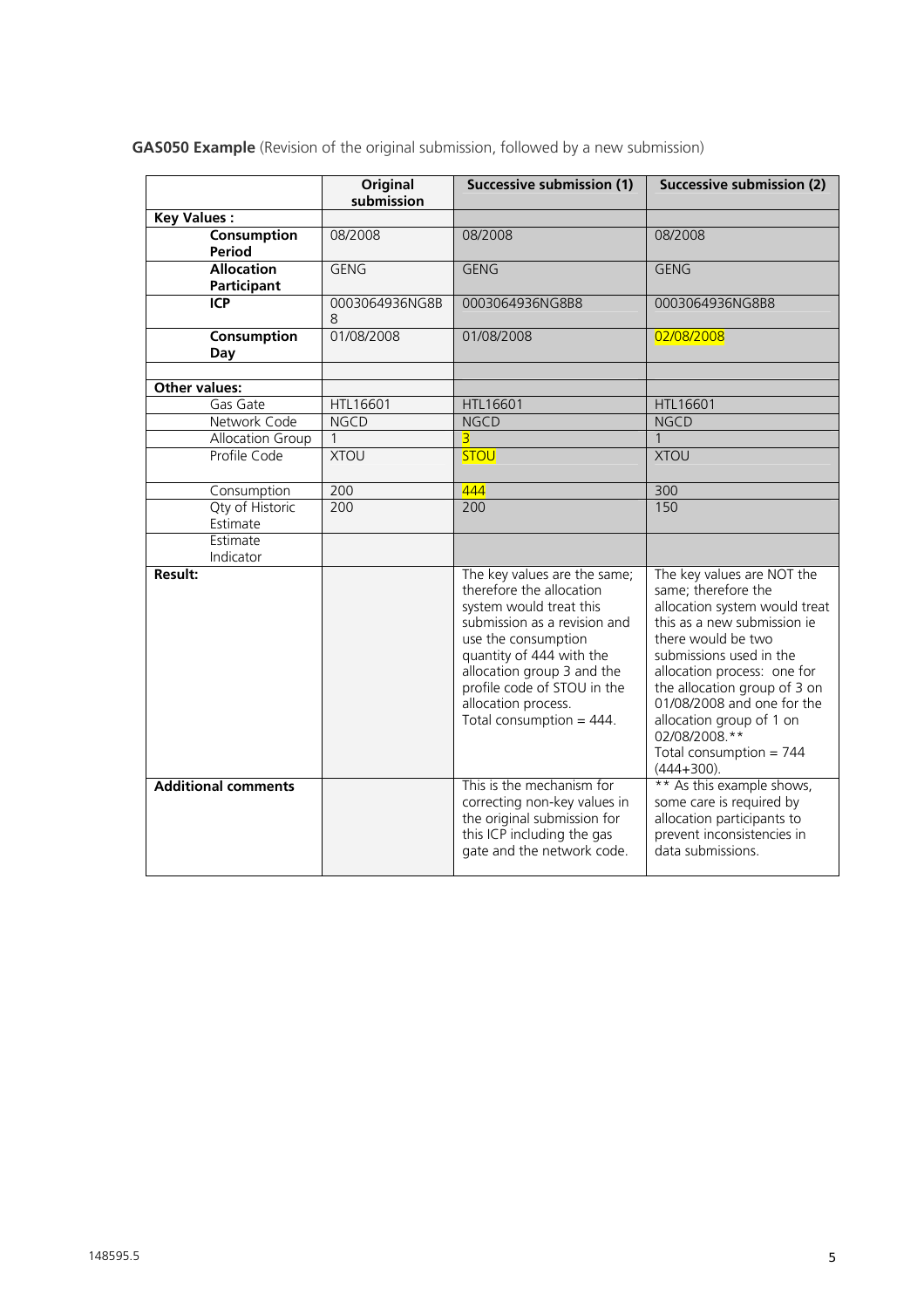|  |  | <b>GAS060 Example</b> (Revision of the original submission, followed by a new submission) |
|--|--|-------------------------------------------------------------------------------------------|

|                                  | Original<br>submission | <b>Successive submission (1)</b>                                                                                                                                                                                           | Successive submission (2)                                                                                                                                                                                                                                                                                                                              |
|----------------------------------|------------------------|----------------------------------------------------------------------------------------------------------------------------------------------------------------------------------------------------------------------------|--------------------------------------------------------------------------------------------------------------------------------------------------------------------------------------------------------------------------------------------------------------------------------------------------------------------------------------------------------|
| <b>Key Values:</b>               |                        |                                                                                                                                                                                                                            |                                                                                                                                                                                                                                                                                                                                                        |
| Consumption<br>Period            | 08/2008                | 08/2008                                                                                                                                                                                                                    | 08/2008                                                                                                                                                                                                                                                                                                                                                |
| <b>Allocation</b><br>Participant | <b>BOPE</b>            | <b>BOPE</b>                                                                                                                                                                                                                | <b>BOPE</b>                                                                                                                                                                                                                                                                                                                                            |
| <b>Gas Gate</b>                  | HTL16601               | HTL16601                                                                                                                                                                                                                   | HTL16601                                                                                                                                                                                                                                                                                                                                               |
| <b>Profile Code</b>              | D316                   | D316                                                                                                                                                                                                                       | D456                                                                                                                                                                                                                                                                                                                                                   |
| Consumption<br>Day               | 01/08/2008             | 01/08/2008                                                                                                                                                                                                                 | 01/08/2008                                                                                                                                                                                                                                                                                                                                             |
| Other values:                    |                        |                                                                                                                                                                                                                            |                                                                                                                                                                                                                                                                                                                                                        |
| Network Code                     | <b>NGCD</b>            | <b>NGCD</b>                                                                                                                                                                                                                | <b>NGCD</b>                                                                                                                                                                                                                                                                                                                                            |
| Allocation Group                 | $\overline{5}$         | 5                                                                                                                                                                                                                          | 5                                                                                                                                                                                                                                                                                                                                                      |
| Consumption                      | 200                    | 444                                                                                                                                                                                                                        | 300                                                                                                                                                                                                                                                                                                                                                    |
| Qty of Historic<br>Estimate      | 200                    | 200                                                                                                                                                                                                                        | 150                                                                                                                                                                                                                                                                                                                                                    |
| Number of<br>Installations       | $\overline{9}$         | $\overline{9}$                                                                                                                                                                                                             | 9                                                                                                                                                                                                                                                                                                                                                      |
| Estimate<br>Indicator            |                        |                                                                                                                                                                                                                            |                                                                                                                                                                                                                                                                                                                                                        |
| <b>Result:</b>                   |                        | The key values are the same;<br>therefore the allocation<br>system would treat this<br>submission as a revision and<br>use the consumption<br>quantity of 444 in the<br>allocation process.<br>Total consumption = $444$ . | The key values are NOT the<br>same; therefore the<br>allocation system would treat<br>this as a new submission ie<br>there would be two<br>submissions used in the<br>allocation process: one for<br>the profile code of D316 on<br>01/08/2008 and one for the<br>profile code of D456 on<br>01/08/2008.<br>Total consumption = $744$<br>$(444+300)$ . |
| <b>Additional comments:</b>      |                        | This is the mechanism for<br>correcting non-key values in<br>the original submission.                                                                                                                                      | This is also the mechanism<br>for adding additional<br>submissions for other gas<br>gates, profile codes and<br>consumption days.                                                                                                                                                                                                                      |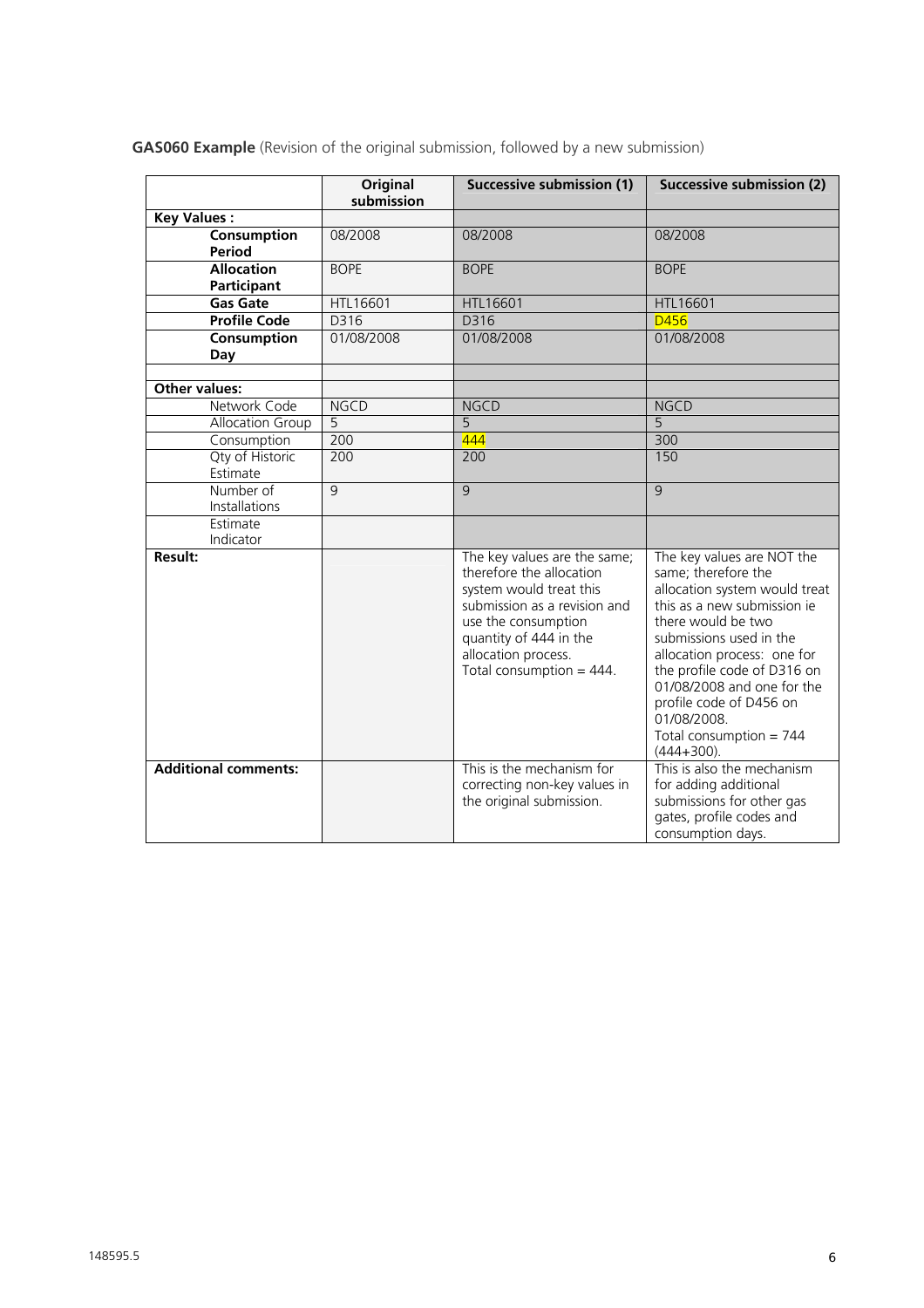**GAS070 Example** (Revision of the original submission, followed by a new submission)

|                                         | Original<br>submission | Successive submission (1)                                                                                                                                                          | Successive submission (2)                                                                                                                                                                                                                                                                                                |
|-----------------------------------------|------------------------|------------------------------------------------------------------------------------------------------------------------------------------------------------------------------------|--------------------------------------------------------------------------------------------------------------------------------------------------------------------------------------------------------------------------------------------------------------------------------------------------------------------------|
| <b>Key Values:</b>                      |                        |                                                                                                                                                                                    |                                                                                                                                                                                                                                                                                                                          |
| <b>Month Billed</b>                     | 08/2008                | 08/2008                                                                                                                                                                            | 08/2008                                                                                                                                                                                                                                                                                                                  |
| <b>Allocation</b><br><b>Participant</b> | <b>MEEN</b>            | <b>MEEN</b>                                                                                                                                                                        | <b>MEEN</b>                                                                                                                                                                                                                                                                                                              |
| <b>Gas Gate</b>                         | GTH11301               | GTH11301                                                                                                                                                                           | <b>HTL16601</b>                                                                                                                                                                                                                                                                                                          |
|                                         |                        |                                                                                                                                                                                    |                                                                                                                                                                                                                                                                                                                          |
| Other values:                           |                        |                                                                                                                                                                                    |                                                                                                                                                                                                                                                                                                                          |
| Network Code                            | <b>NGCD</b>            | <b>NGCD</b>                                                                                                                                                                        | <b>NGCD</b>                                                                                                                                                                                                                                                                                                              |
| Actual Sales (GJ)                       | 400                    | 360                                                                                                                                                                                | 500                                                                                                                                                                                                                                                                                                                      |
| Result:                                 |                        | The key values are the same;<br>therefore the allocation<br>system would treat this<br>submission as a revision and<br>use the actual sales of 360.<br>Total actual sales $=$ 360. | The key values are NOT the<br>same; therefore the<br>allocation system would treat<br>this as a new submission je<br>there would be two<br>submissions used in the<br>allocation process: one for<br>the gas gate of GTH11301<br>and one for the gas gate of<br>HTL16601.<br>Total actual sales $= 860$<br>$(360+500)$ . |
| <b>Additional comments:</b>             |                        | This is the mechanism for<br>correcting non-key values in<br>the original submission.                                                                                              |                                                                                                                                                                                                                                                                                                                          |